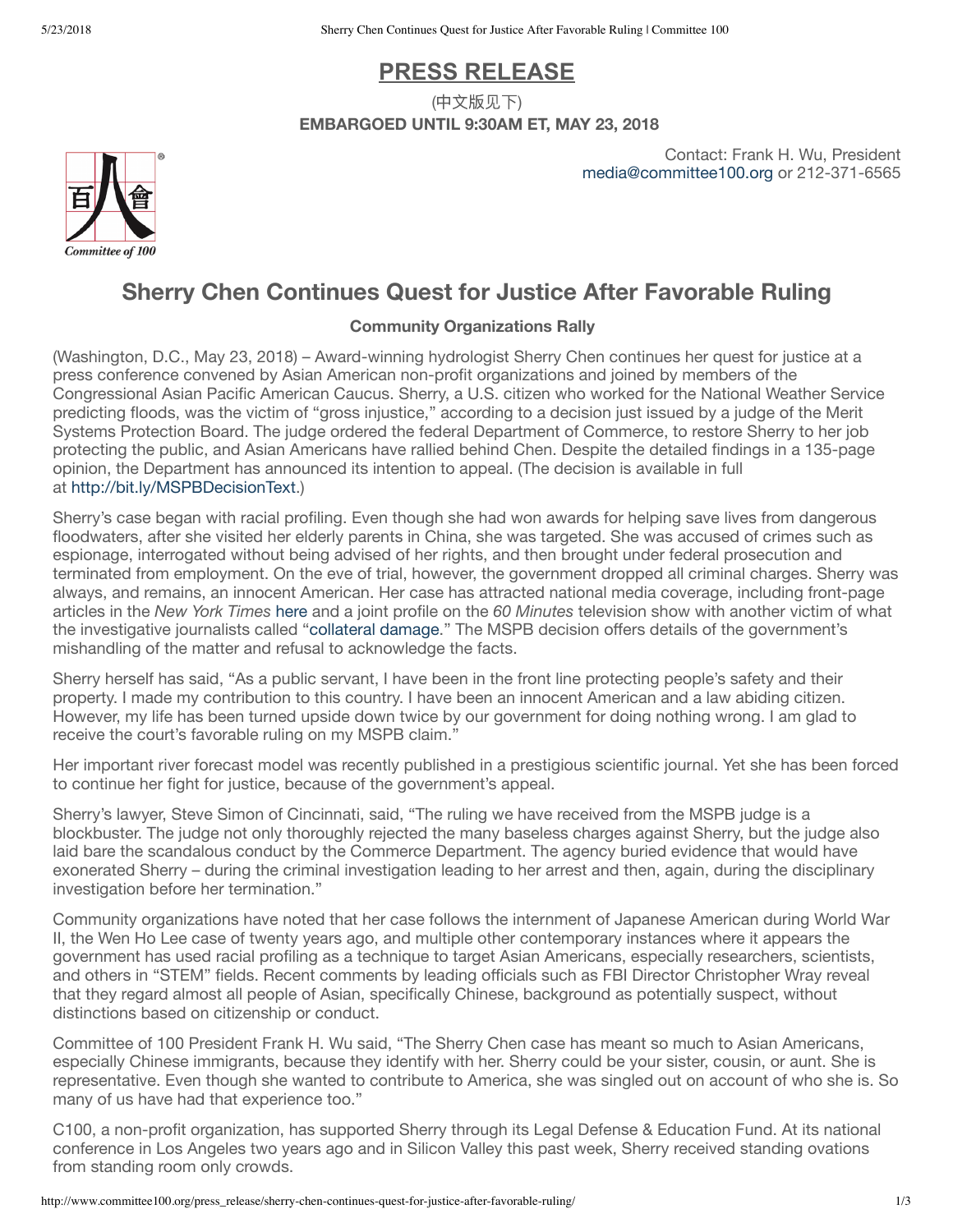### 5/23/2018 Sherry Chen Continues Quest for Justice After Favorable Ruling | Committee 100

Haipei Shue, President of United Chinese Americas (UCA), a community organization, said, "UCA and Chinese American community shall fight with Sherry until justice prevails for Sherry and our community! It's wrong to prosecute Sherry; it's wrong to terminate her job; and it is especially wrong now for DOC to deny Sherry justice by appealing."

C100, UCA, and the Ohio Chinese American Association (OCAA) jointly organized the press conference. They have worked with a total of fourteen organizations to protest FBI Director [Wray's comments,](http://www.committee100.org/press_release/community-organizations-call-for-meeting-with-fbi-director-christopher-wray-regarding-profiling-of-students-scholars-and-scientists-with-chinese-origins/) issuing the following statement. They have pointed out that Sherry's case is not isolated. Dr. Xiaoxing Xi, also a naturalized citizen, faced similar claims, and, as demonstrated by all charges being dropped, likewise is wholly innocent.

The details of the Sherry Chen press conference are as follows.

WHERE: Cannon House Office Building Room 421, Washington, DC WHEN: May 23, 2018, 9:30 am EDT

The Committee of 100 (C100) is a non-profit leadership organization of prominent Chinese Americans in business, government, academia, and the arts. Founded by world renowned architect I.M. Pei and internationally acclaimed cellist Yo-Yo Ma, among others, it is an institution for U.S. citizens of Chinese heritage to join by invitation based on their extraordinary achievements. For over 25 years, C100 has served as a preeminent organization committed to the twin missions of promoting full participation of Chinese Americans in all aspects of American life, and encouraging constructive relations between the peoples of the United States and Greater China. [www.committee100.org](https://committee100.us9.list-manage.com/track/click?u=8164f0f2863a791d891363b95&id=d44c3d6307&e=3d797e54a9)

###

## 新闻稿

### **2018**年**5**月**23**日美东时间早**9:30**前请勿发布

联络人:吴华扬, 百人会会长 [media@committee100.org](mailto:media@committee100.org) 或 212-371-6565



亚裔社团集会声援

(华盛顿哥伦比亚特区,2018年5月23日) — 在由多个美国亚裔非营利组织召开、有国会亚太裔议员团成员参与的新闻 发布会上,曾屡获政府褒奖的水文学家陈霞芬继续寻求伸张正义。陈霞芬是美国公民,之前在美国国家气象局从事洪 灾预测工作。美国考绩制度保护委员会法官在不久前公布的判决书中指出,陈霞芬是"严重不公正"行为的受害者。法官 责令美国联邦商务部恢复陈霞芬的工作,美国亚裔人士也团结在一起支持她。尽管长达135页的判决书中已列出十分详 细的调查结果,美国商务部仍宣布了上诉意图。(判决书全文详见:<http://bit.ly/MSPBDecisionText>)

导致陈霞芬案的根本原因在于种族标签化偏见。陈霞芬曾多次因成功预测洪灾,保护了美国人民的生命财产安全,并 受到褒奖。然而即便如此,她在去中国看望了年迈的父母回美后,便成了被针对的目标。政府指控她有间谍嫌疑,并 在没有告知她所拥有权利的情况下对她进行了审问。随后,陈女士被政府告上联邦法院,并遭到商务部解雇。然而, 在开庭前夕,检方撤销了对她的全部指控。陈霞芬从始至终都是一名无辜的美国公民。她的案情受到了全美媒体的关 注和报道,其中包括《纽约时报》的头版文章([文章链接\)](https://mobile.nytimes.com/2018/05/17/technology/sherry-chen-national-weather-service.html),以及《新闻六十分钟》的一期专门介绍陈霞芬和另外一



**Committee of 100**